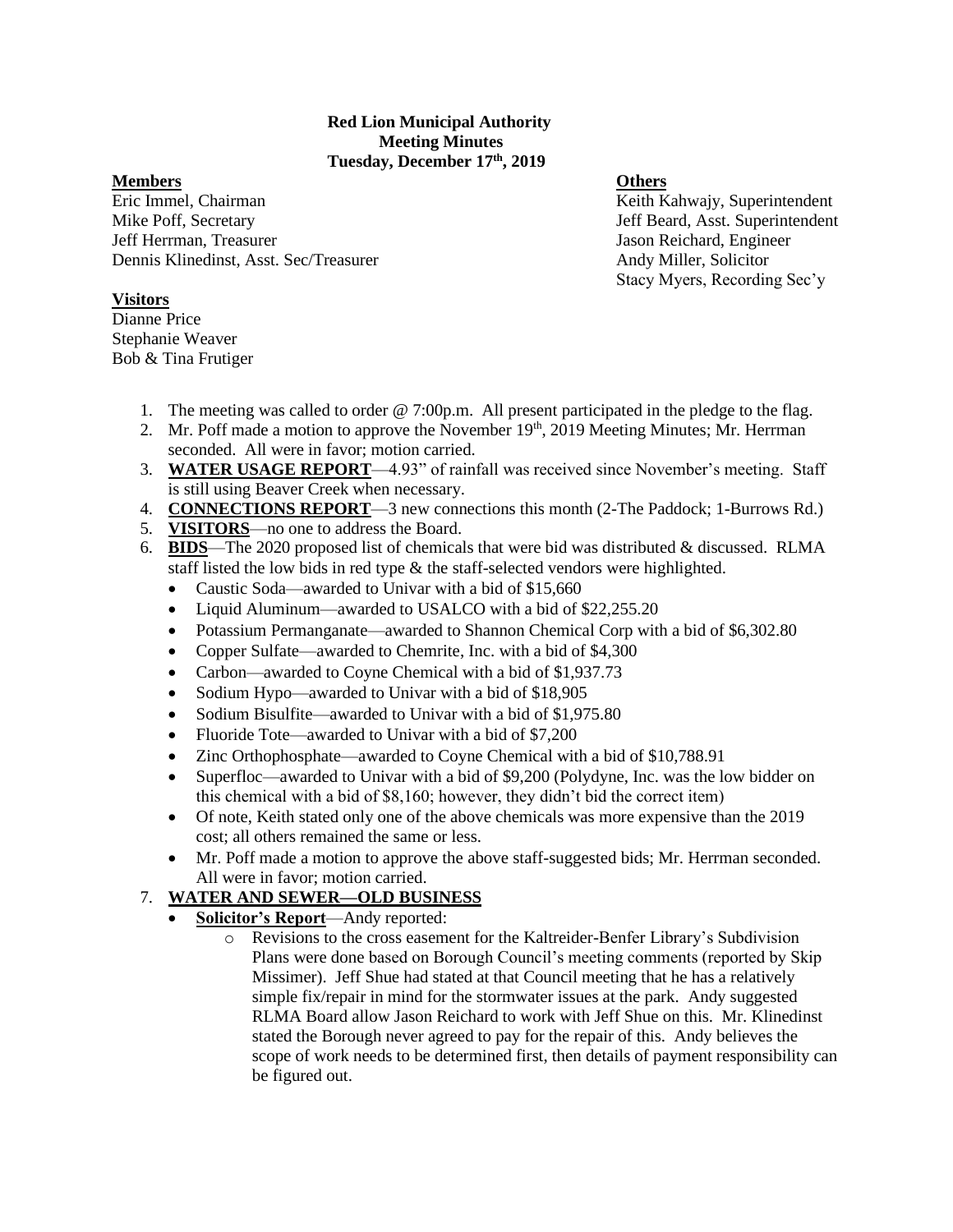Mrs. Price spoke of two options for the overflow in that area. 1) a manhole installation, as is on the original plan from 2000, or 2) an overflow in the pipe in the grass area that can be tapped into. The manhole on that plan from 2000 was never installed; Jeff Beard said the Authority installed the grate in the yard close to the tank which ties into the system and this was believed to be able to handle an overflow. From what Jason can remember, he believes this was an arrangement to simplify the construction. It made sense to run the pipe directly into the storm sewer, being that it has a terrific capacity. The problem is when this gets full of leaves, it becomes difficult to handle an overflow. Mr. Klinedinst suggested making another hole in the box so in the event it does get clogged with leaves, there is another way for the water to escape to the pipe.

In an effort to locate the existing line, find a solution in the case of an overflow and work with Borough & RLMA staff, Mr. Herrman made a motion authorizing Jason Reichard to work with Jeff Shue; Mr. Poff seconded. All were in favor; motion carried. A scope of work & estimated cost can be brought back to the RLMA Board in January.

- $\circ$  Andy reviewed the agreement between RLMA & Dallastown-Yoe Water Authority, including comments from Mr. Missimer, Keith & additional comments from himself. Keith can distribute the draft to the Board members for their review  $\&$  anyone wanting to add any comments can get them to Andy before next month. A final copy will be given to DYWA after that.
- **Engineer's Report**—Jason reported:
	- o Burrows Road Water Main Interconnect Project—contract specifications & construction drawings were distributed to the Board. Jason reported the line will tie in to the existing blowoff on Burrows Lane. The 6" main will then extend approx. 1,100' to S. Queen Street. An interconnection will also be made on Dove Lane where there is an existing 8" main, then extend toward S. Queen Street, alongside of Rite Aid. Estimated cost of this project is \$325,000 and there are adequate funds in the Construction Fund for the cost. RLMA staff has reviewed the plans & PennDOT permits are being obtained, as South Queen Street is a State road. PennDOT is planning to pave Rt. 74 & be done by Spring of 2020. Jason expects to be done with the above project in time for the State's paving. He plans to have the bids returned to the RLMA Board by their January meeting.

Mr. Poff made a motion to authorize advertising the bids; Mr. Herrman seconded. All were in favor; motion carried.

Jason reported an existing fire hydrant (corner of Queen St/Burrows Lane) that needs to be relocated. Because it falls outside the existing right-of-way, CSD prepared an easement exhibit which was sent to Andy's office for review. Andy has prepared a legal agreement for RLMA staff to present to Rite-Aid for this small piece of property. This existing hydrant will be moved back closer to Rite Aid, further out of the right-of-way & will be connected to an existing hydrant line.

# • **Superintendent's Report**—Keith reported:

- Authority members attending Borough Council meetings:
	- **•** January  $6<sup>th</sup>$  Work Session & January 13<sup>th</sup> Regular Meeting—Jeff Herrman
	- February 10<sup>th</sup> Regular Meeting—Mike Poff (no Work Session in February)
- $\circ$  January 15<sup>th</sup>, 2020—water shut offs for delinquent bills
- $\circ$  February 25<sup>th</sup>, 2020—Source Water Protection Meeting @ 6:30pm will be held at Red Lion Municipal Office.
- o Final Meeting Date list for 2020 has been distributed.
- 8. **WATER AND SEWER—NEW BUSINESS**—Keith reported the following:
	- January  $6<sup>th</sup>$ , 2020—Safety Meeting will be held @ 7:30a.m. in the Maintenance Building.